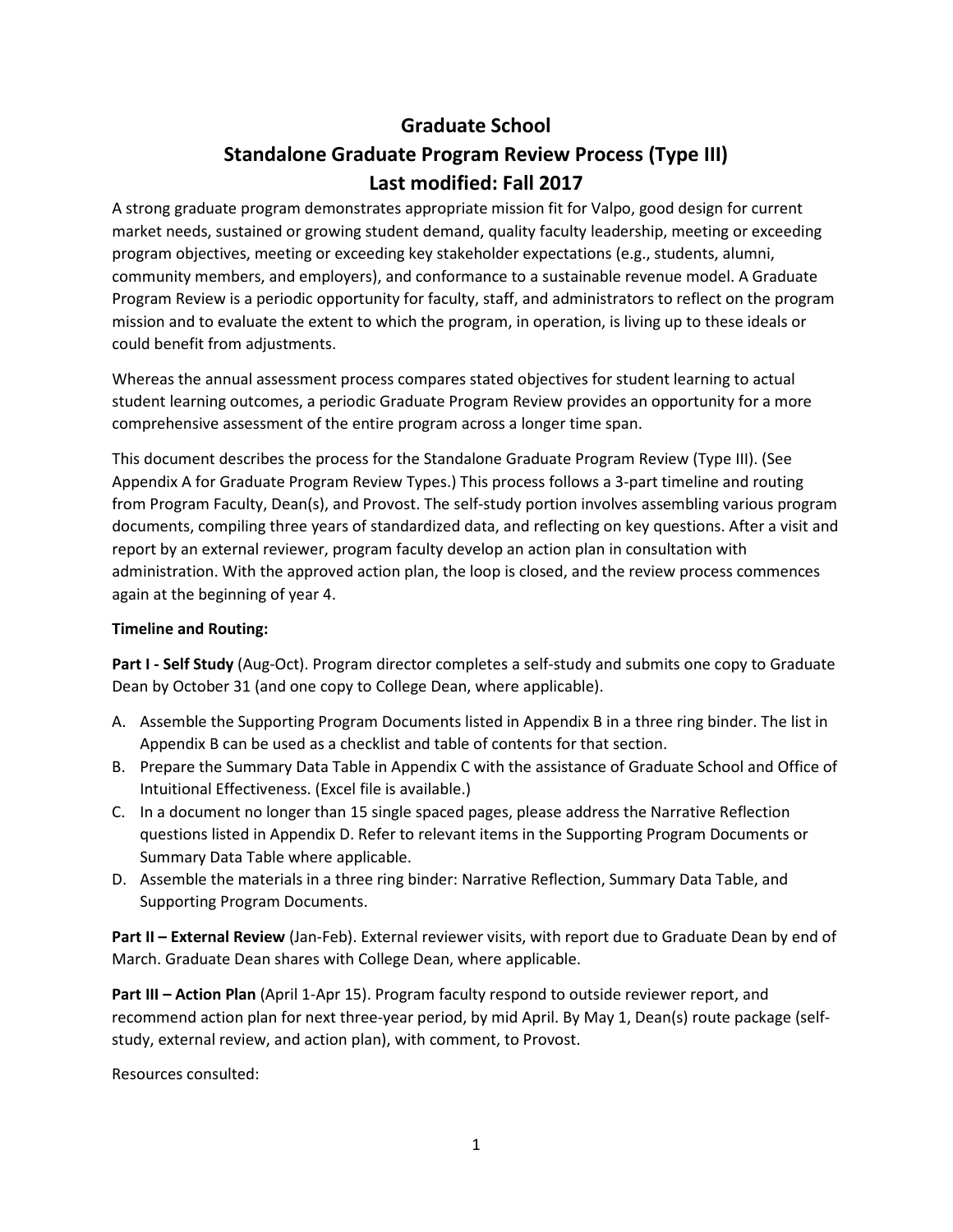- Consultation by Council of Graduate Schools Deans, 2017
- Pre-Meeting Workshop "Review of Graduate Programs: Master's and Doctoral," Annual Meeting of the Council of Graduate Schools, Washington, DC, December 2016.
- Baker, M.J., Carter, M. P., Larick, D.K., King, M.F. (2011). *Assessment and Review of Graduate Programs*. Washington DC: Council of Graduate Schools.
- CAS Procedure for Departmental Program Review, May 2011
- Other resources from Valparaiso University Peer Institutions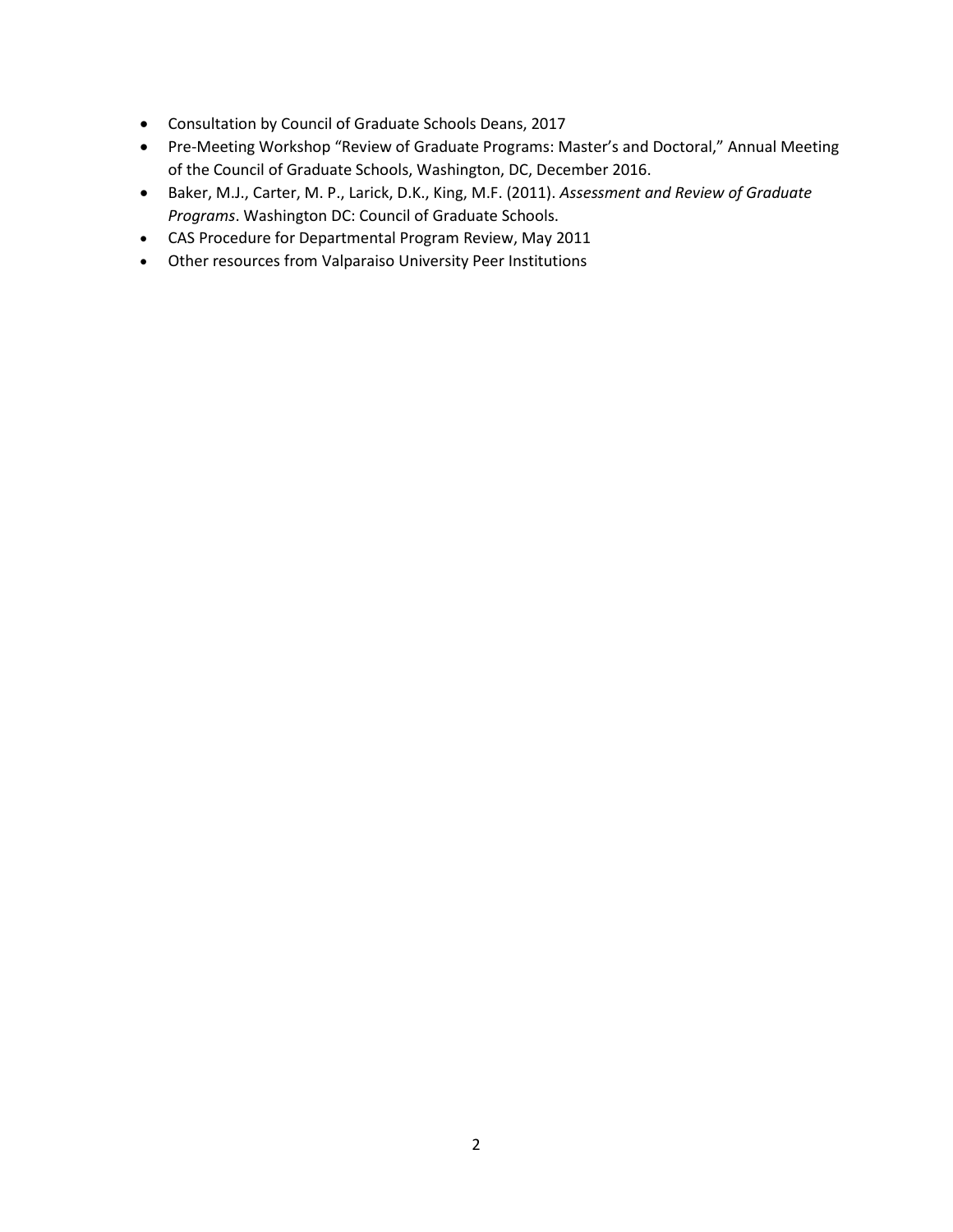#### Appendix A

#### **Graduate Program Review Types and Rotation**

Type I = Outside Accreditor. Graduate program is separately accredited by outside body. Include results of program review prepared for outside accreditor with regular department review, if applicable.

Type II = Included with Departmental Review. Use when there is sufficient cognate overlap with undergraduate major(s), and an expert outside reviewer can be identified who can evaluate both graduate and undergraduate programs satisfactorily. Ensure department program review covers relevant questions for graduate program, as listed in Appendix D. If department review is not scheduled within the next three years, follow Standalone Graduate Program Review process described in III.

Type III = Standalone Graduate Program Review (**this document**). Use when graduate program is standalone; or, if within an academic department, sufficiently distinct from undergraduate program to warrant standalone review; or, department review is more than three years out. In some cases, it may be possible to embed a specialty reviewer within a department review team in the process described in II.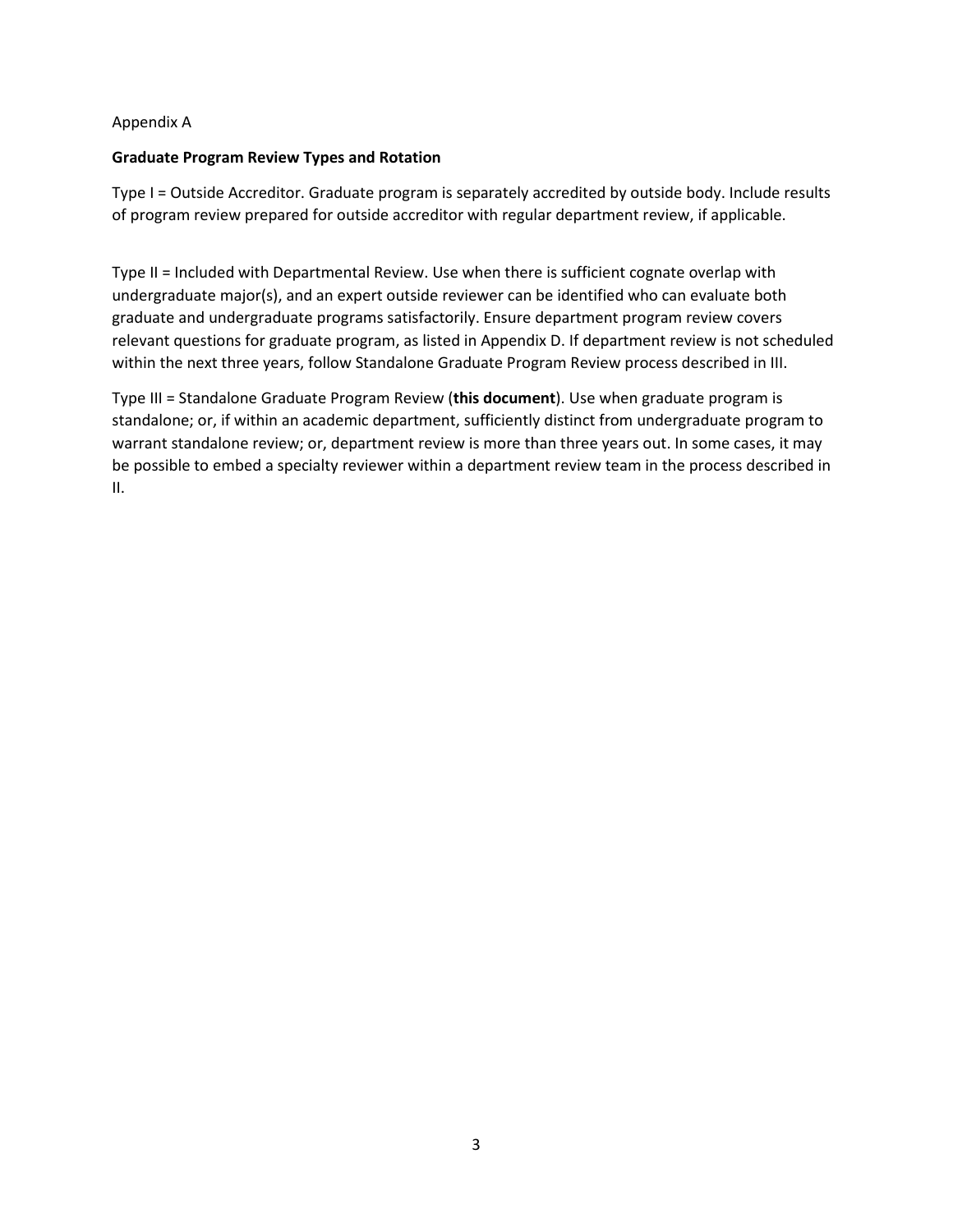#### Appendix B

#### **Supporting Graduate Program Documents**

Required Elements:

- $\Box$  Program pages from the most recent Graduate Catalog
- **Program Student Learning Objectives (SLOs) and Curriculum Mapping, with sample syllabi**
- $\Box$  Program Assessment Plan, and reports of recent results
- $\Box$  Program Standard for Graduate Faculty Qualifications, and example Statement of Qualifications
- $\Box$  Recent program marketing and recruitment plan and results
- $\Box$  Current website copy and recent advertising
- $\Box$  Results of recent student/alumni satisfaction survey(s)
- $\Box$  Table of recent student placements
- $\Box$  Table of recent course evaluation data
- $\Box$  Peer Aspirant and competitor analysis: Provide a comparative analysis of the program under review (structure, curriculum, admission requirements, learning outcomes, etc.), with at least three similar programs offered elsewhere (at least 1 peer aspirant and at least 1 area competitor).

Optional Elements (mark n/a if not applicable):

- $\Box$  Manuals distributed by the program such as student program manuals or advising manuals
- $\Box$  External funding such as research grants and contracts
- $\Box$  Results of recent internship supervisor/employer satisfaction survey(s)
- $\Box$  Pathway-specific materials, such as Program Design Standard for Online Pathway
- $\Box$  Program community advisory board (list of members and affiliations, results of recent meetings)
- $\Box$  Recent Accreditation Reports
- $\Box$  Other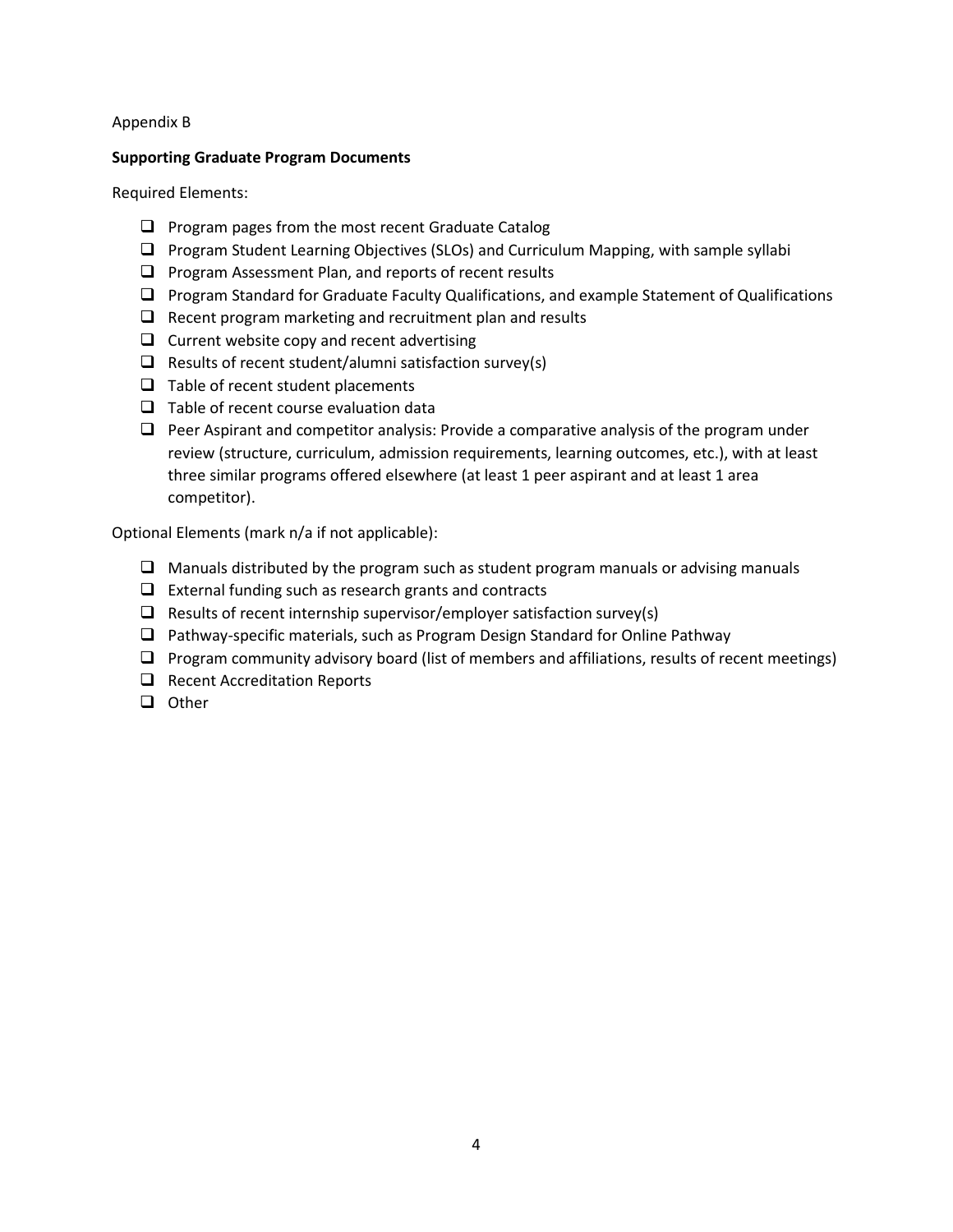## Appendix C **Summary Data Table**

With the assistance of Office of Institutional Research and the Graduate School, please summarize key recruitment, enrollment, and other program data for the past three years. An Excel file template is available for this step.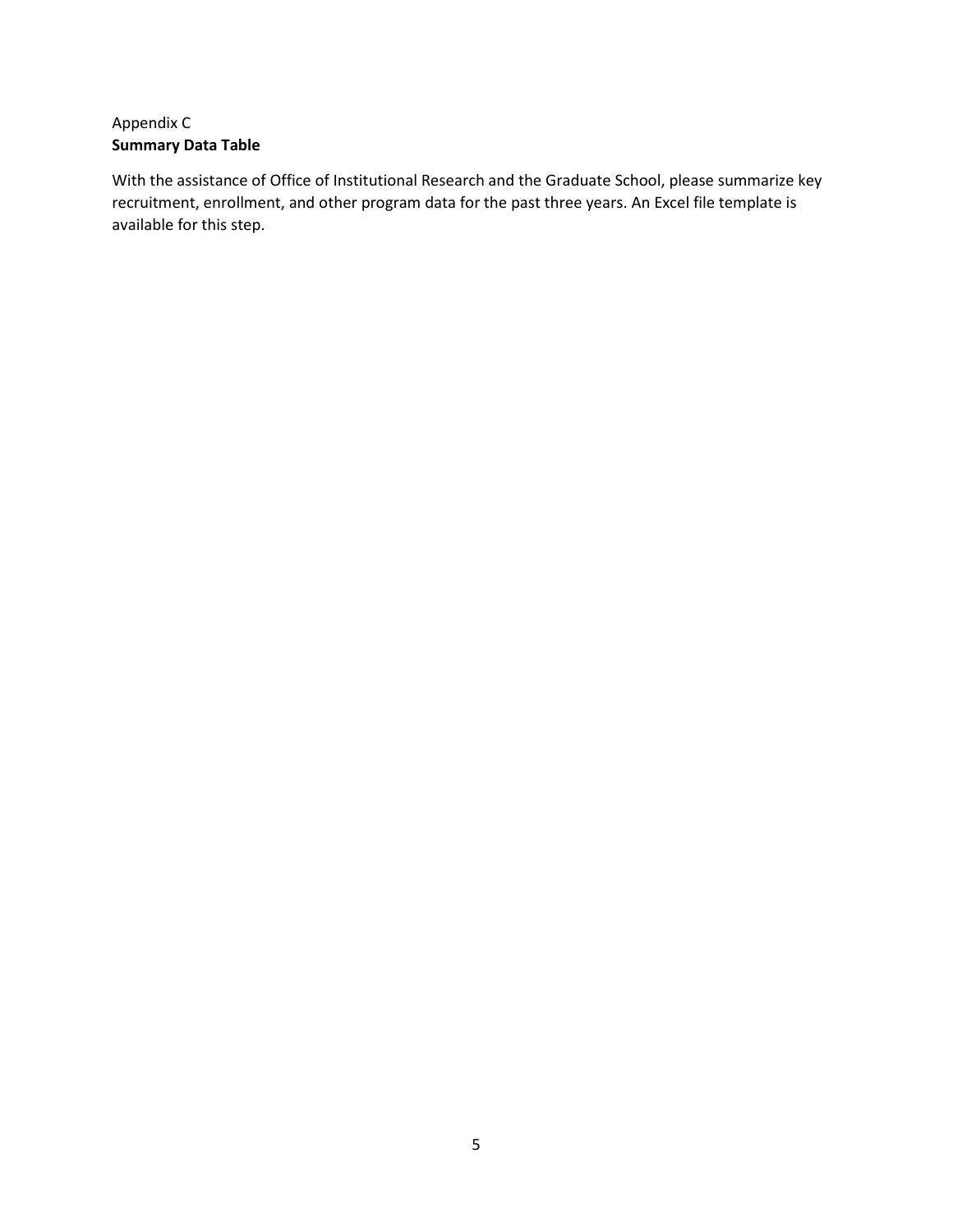## Appendix D **Narrative Reflection** (not to exceed 15 pages, single spaced)

Address each numbered item in a few sentences or short paragraphs. The questions below each item represent prompts that help to explain the intend scope for each section. Not all questions may be relevant. Refer to Supporting Program Documents or Summary Data Table where applicable.

## **1. Mission, history, development, and recent program experience (since last review, if applicable)**

This section may serve as an introduction to key themes developed in detail later in the document. When and why was the program established, and what were the university's original expectations for it? How does it fit Valpo's mission, and what are the benefits to Valpo graduate and undergraduate portfolio offered through this program? To what extent is this program essential to Valpo? Does it fill a unique niche at Valpo or in the community? How is this program linked to Valpo's overall strategy? What impact has this program had since its inception and within the last three years? In what ways have the program, student population, markets, and/or operating context evolved over time and why? If the program has a purpose statement or mission statement, comment on its relevance for today's market. If program was reviewed previously, comment on the progress made on the action plan since the last review.

## **2. Program design (population, structure, delivery, and recruitment)**

This section asks you to describe and comment on the intentional design of the program and its delivery modality/ies for the population(s) served. Who is/are the primary student populations served? Consider describing in terms of the origin/intensity model: full time international, full time domestic, part time domestic, part time international, etc. Describe the current program structure (degrees, credit hours, tracks, etc.) as outlined in the catalog, as well as sequencing of recent course offerings. What curricular innovations have happened recently or since the last review? Describe the current learning environment(s) for the specific student populations served. Summarize recent recruitment strategies and tactics, including identifiable student persona(e) used in target marketing. What are the stated requirements for admission, and any special application process or pathway? For professional master's programs, describe how traditional (internships, practica, etc.) and non-traditional career development activities (service learning, travel trips, certifications, etc.) are incorporated in curriculum and delivery.

## **3. Market demand (occupational, national, regional, and internal) and competitiveness**

This section asks you to describe and comment on the extent to which the design and delivery of the program remain relevant to market conditions. Describe the general occupational outlook for those with credentials offered by this program (e.g., Bureau of Labor Statistics). Depending on population served, discuss international, national, or regional trends in recruitment, admissions, and enrollment, including competition. Consider a source/destination market discussion – generally, where are students in this program coming from, and where are they going to after they leave Valpo? Data for the recruitment area may include educational attainment trends, and data for employment destinations may include Burning Glass or similar job aggregator results. (Graduate School may be able to assist in gathering these data.) Are there any current (or proposed) policies or laws (e.g., occupational, state, federal level) that have impacted (or might impact) demand? Where relevant, comment on the extent to which other Valpo graduate and undergraduate programs generate internal demand for the program (consider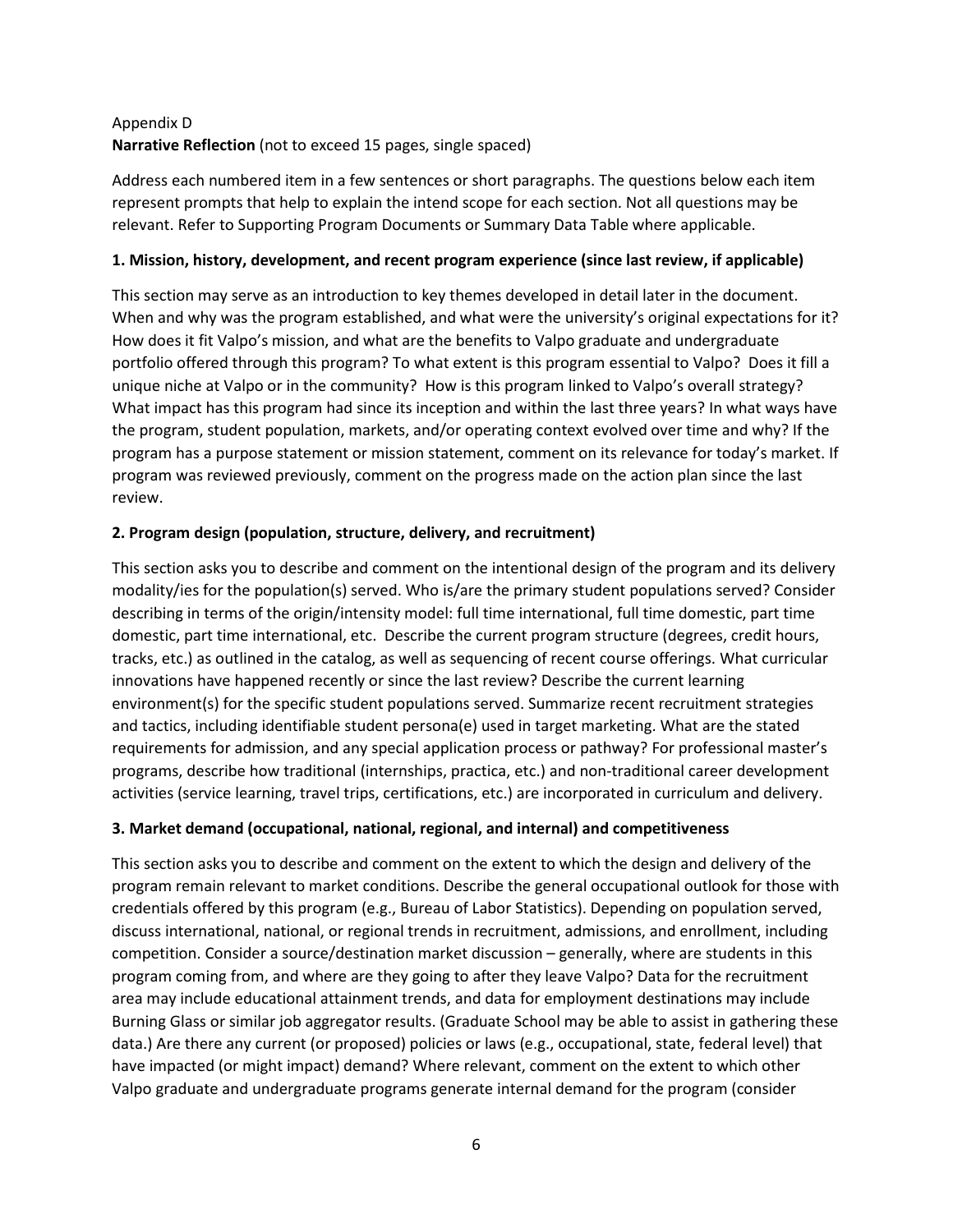certificates, undergraduate feeder programs, early entry, cross listed courses, credit hours taken by students in other programs, etc.). What insights are gained by benchmarking with peers and competitors? If the program has a community advisory board, give a profile of members, their professional affiliations, and results of recent meetings.

#### **4. Program size, scope, and productivity (student demographics, faculty, program resources)**

Whereas the previous sections asked you to describe and comment on the intentional design of the program, these questions ask you to report and reflect on the actual program activity from term to term. What trends are noted in the admission funnel (volume of inquiries and applications, trends in applicant qualifications, etc.). Report and comment on recent student demographics. How many students are served by this program? What are the characteristics of students served by the program? How many student credit hours are generated? Describe and comment on enrollment trends in courses. Has the program been growing, declining or remaining stable? What factors may have contributed to increasing or decreasing enrollment? What is the capacity of the program to increase enrollment without additional resources (e.g., program and course level capacity). How many degrees are awarded annually? Is the program's size and scope consistent with what it is expected to do? Regarding faculty: How many faculty and staff are assigned? What is the commitment of the full time faculty to this program? Consider percentage of instruction offered by full-time faculty, in load vs. overload. Comments on the skills and qualifications required of program faculty and staff.

#### **5. Program outcomes**

This section asks you to report on and comment on program outcomes. What congruence exists between intended and actual student learning outcomes (assessment of Learning and closing the loop)? Comment on average time to completion, 10 term completion rate, and recent graduation rates. What are known barriers to student success from the point of view of faculty, students, and PIR trends, and how are those being addressed? Describe administration of internships and clinical placements (faculty role, student role) and how quality and satisfaction are measured from both the student and employer perspective. Where are students typically placed? Describe and comment on rates of employment and employment outcomes. Student satisfaction with program (courses, supervision, general learning environment).What trends are evident in recent course evaluation data? Student and alumni satisfaction data? What examples of exemplary performance does the program demonstrate? Consider awards, collaborative creative work and research between students and faculty, community impact, extent of student involvement in campus leadership such as governance and appeals, etc.

#### **6. Program fiscal contribution**

This section asks you to assess the program financial performance (revenues and costs) as compared to its potential. Assess the conformity of the program with the sustainability model for its appropriate population and pathway. What revenues are generated by the program according to the financial model? Include tuition, research grants, fundraising, equipment grants, program-specific endowments, and any special fees. What non-monetary resources does the program bring to Valpo? What direct costs are borne by the program? What contribution margin does the program generate? What efficiencies/inefficiencies in the way the program is operated are advantageous/disadvantageous to Valpo? How close is the program to achieving the next breakpoint that would create a step up in program costs? What investment in new resources might be required to bring the program to the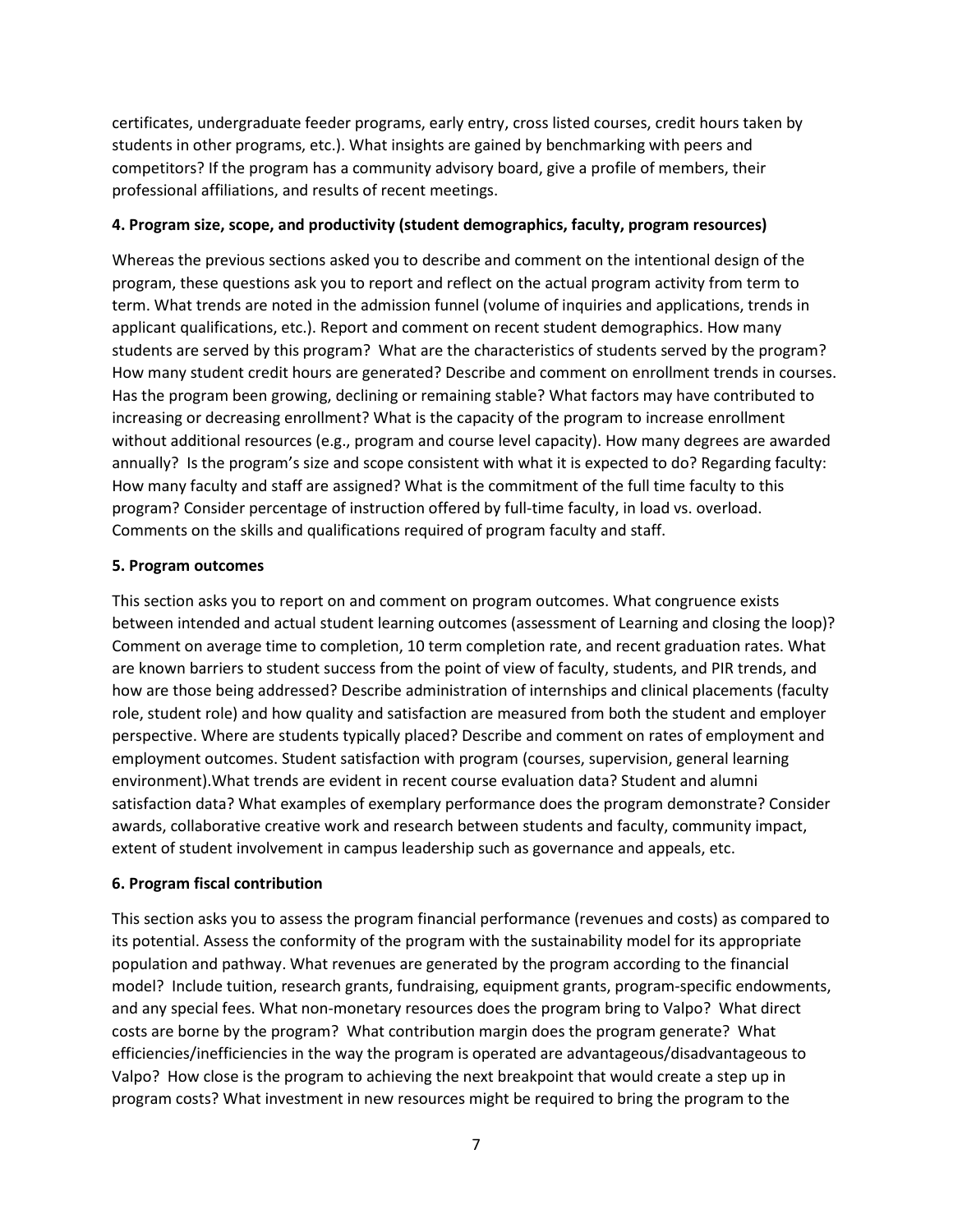desired level of quality? How sufficient are the program's equipment, facilities, and resources? Do they need to be updated? Are additional specialized resources required, and if so, why?

## **7. (If applicable) Discipline specific concerns (specialty accreditation, licensure)**

What is the status of the program in relationship to external specialty accreditation? Are there particular accreditation or licensure requirements that shape the structure or performance of the program?

## **8. Summary (opportunities and next steps)**

Given the reflections on the previous sections, this section asks you to summarize the foregoing and look ahead to the next operating period. To what extent is the program meeting the needs and expectations of its intended populations? What more would be needed for it to do so more effectively? Is the current delivery mode of the program effective in meeting the needs of its students? Is the learning environment or program delivery system appropriate to needs of population being served? What are known challenges in administering the program, and possible solutions? How successful is this program to the current and future success of the institution?

Looking ahead, what changes are anticipated for this program in the future? (Consider plans for expansion, major changes in curriculum, new requirements from accreditors). How might this program be changed in order to enhance or strengthen it? (Consider future plans to strengthen/expand community collaborations, ways the program could be connected with or aligned to other existing program to facilitate collaboration, potential to reformat the entire program into alternative delivery modes -- web, evening, weekend, off-site.) What external factors create new opportunities for this program and for Valpo? Given current resources, what is the outlook for this program three years from now?